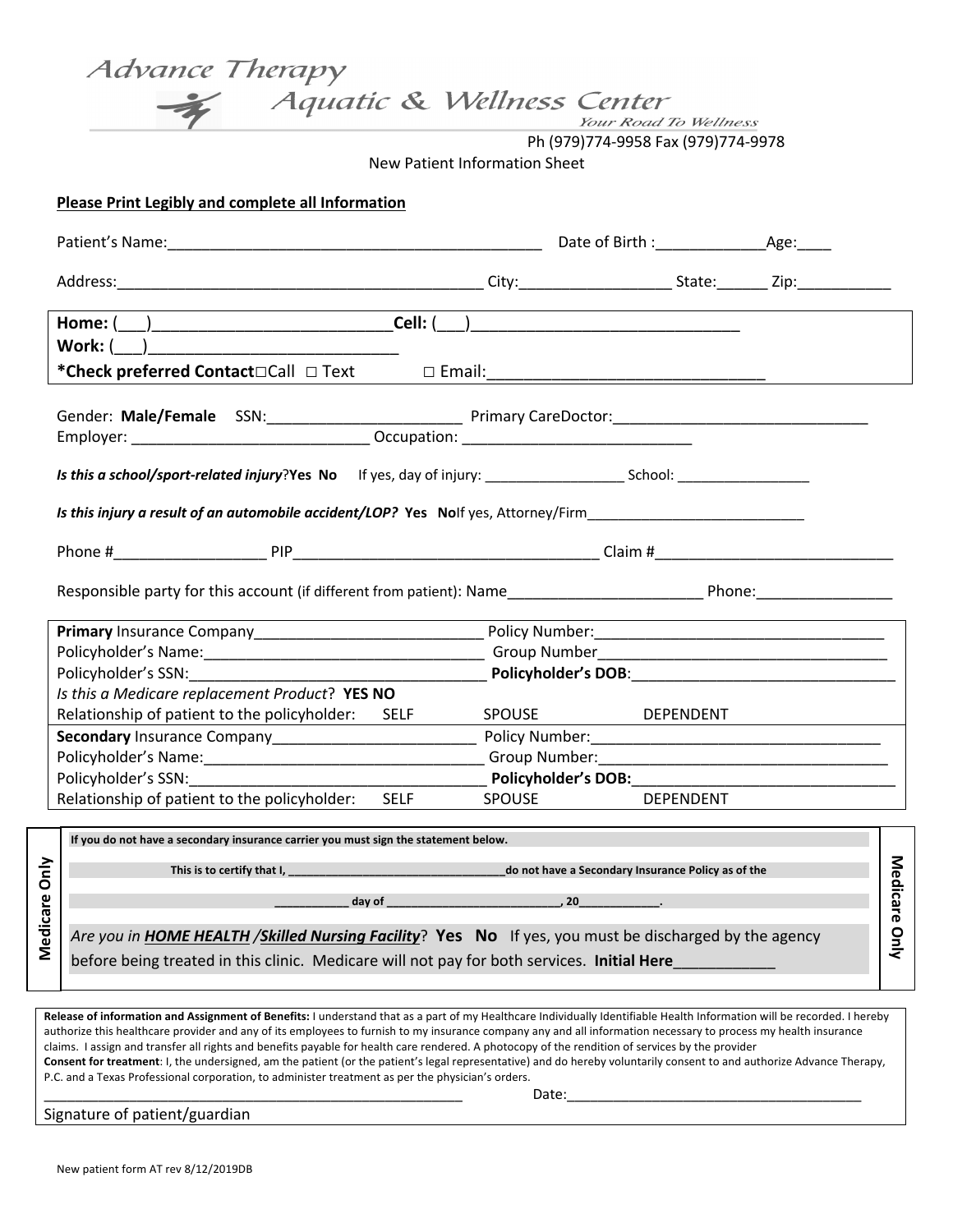Advance Therapy Aquatic & Wellness Center

Your Road To Wellness

Ph (979)774-9958 Fax (979)774-9978

#### **Patient Medical History**

| Patient name: |         | Date |
|---------------|---------|------|
|               |         |      |
|               |         |      |
| Height:       | Weight: |      |

**Current Medications:** If you have a list already printed out please present to front desk so a copy can be made.

| <b>Conditions</b>          | Yes | <b>No</b> |  |
|----------------------------|-----|-----------|--|
| Alzheimer's                |     |           |  |
| Cardiovascular Disease     |     |           |  |
| Cauda Equine Syndrome      |     |           |  |
| Cerebral Vascular Accident |     |           |  |
| <b>Current Infection</b>   |     |           |  |
| Diabetes Type 1            |     |           |  |
| Diabetes Type 2            |     |           |  |
| Fibromyalgia               |     |           |  |
| Fracture                   |     |           |  |
| <b>High Blood Pressure</b> |     |           |  |

| <b>Yes</b> | <b>No</b> |  |
|------------|-----------|--|
|            |           |  |
|            |           |  |
|            |           |  |
|            |           |  |
|            |           |  |
|            |           |  |
|            |           |  |
|            |           |  |
|            |           |  |
|            |           |  |
|            |           |  |

# **Pain/Symptoms**



**Have you had 2 or more falls in the past year? (**Yes)or (No)

**Have you had a fall in thepast year that resulted in an injury ? (**Yes) or ( No)

g<br>w Front | V **follow symbols:** (+)Numb/Tingling (#) Ache (B) Burning (X) Sharp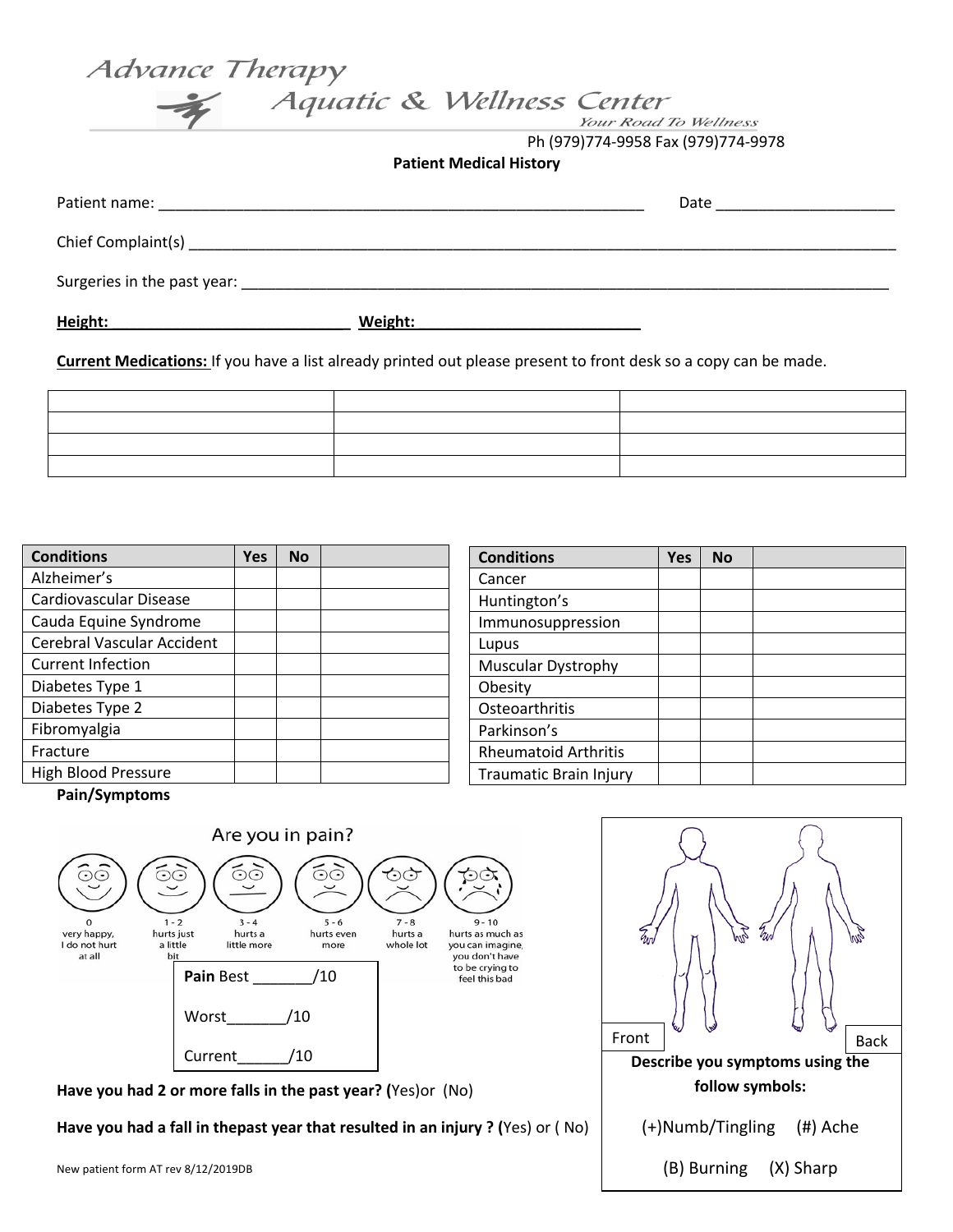Advance Therapy Aquatic & Wellness Center

Your Road To Wellness Ph (979)774-9958 Fax (979)774-9978

Patient Name:

#### **Patient Privacy Notice (HIPAA Form)**

This Notice of Privacy Practice provides information about how we may use and disclose protected health information about you. Protected health information includes any information maintained by Advance Therapy that could identify you and your health condition.

You have the right to review our notice before signing this consent. You have the right to request that we restrict how protected health information about you is used or disclosed for treatment, payment, or health care operations. We are not required to agree to this restriction. But if we do, we are bound by our agreement. We will not use health information for directory purposes. I understand that a source of information like my diagnosis and physical therapy treatments will be applied to my bill. I also, understand that if I have a third-party payer they can verify that my services billed were actually provided by Advance Therapy.

Each time you begin physical therapy treatment at our clinic, a record is made of this encounter. Typically, this record contains medical information from your referring physician, the prescription and other information that you provide to us. In this "Notice of Health Information Practices," we shall refer to the information contained in your records as your "protected health information" (PHI) as defined in the Health Insurance Portability and Accountability Act of 1996 (HIPAA).

By signing this form, you consent to our use and disclosure of your protected health information for treatment, payment, and healthcare operations. You have the right to revoke this consent, in writing, except where we have already made disclosure in reliance on your prior consent

\_\_\_\_\_\_\_\_\_\_\_\_\_\_\_\_\_\_\_\_\_\_\_\_\_\_\_\_\_\_\_\_\_\_\_\_\_\_\_\_\_ \_\_\_\_\_\_\_\_\_\_\_\_\_\_\_\_\_\_\_\_\_\_\_\_\_\_\_\_\_\_\_\_\_\_\_\_\_\_\_

| Signature of patient (or Parent/Guardian) | Date  |
|-------------------------------------------|-------|
| Office use only                           |       |
| Witness:                                  | Date: |

|                                                              | How did you hear about us? |  |
|--------------------------------------------------------------|----------------------------|--|
| $\Box$ Internet                                              | $\Box$ Doctor              |  |
| $\square$ <i>Facebook</i>                                    | $\Box$ Radio               |  |
| $\square$ Family/Friend -Who can we thank for this referral: |                            |  |
| $\Box$ Other:                                                |                            |  |
|                                                              |                            |  |